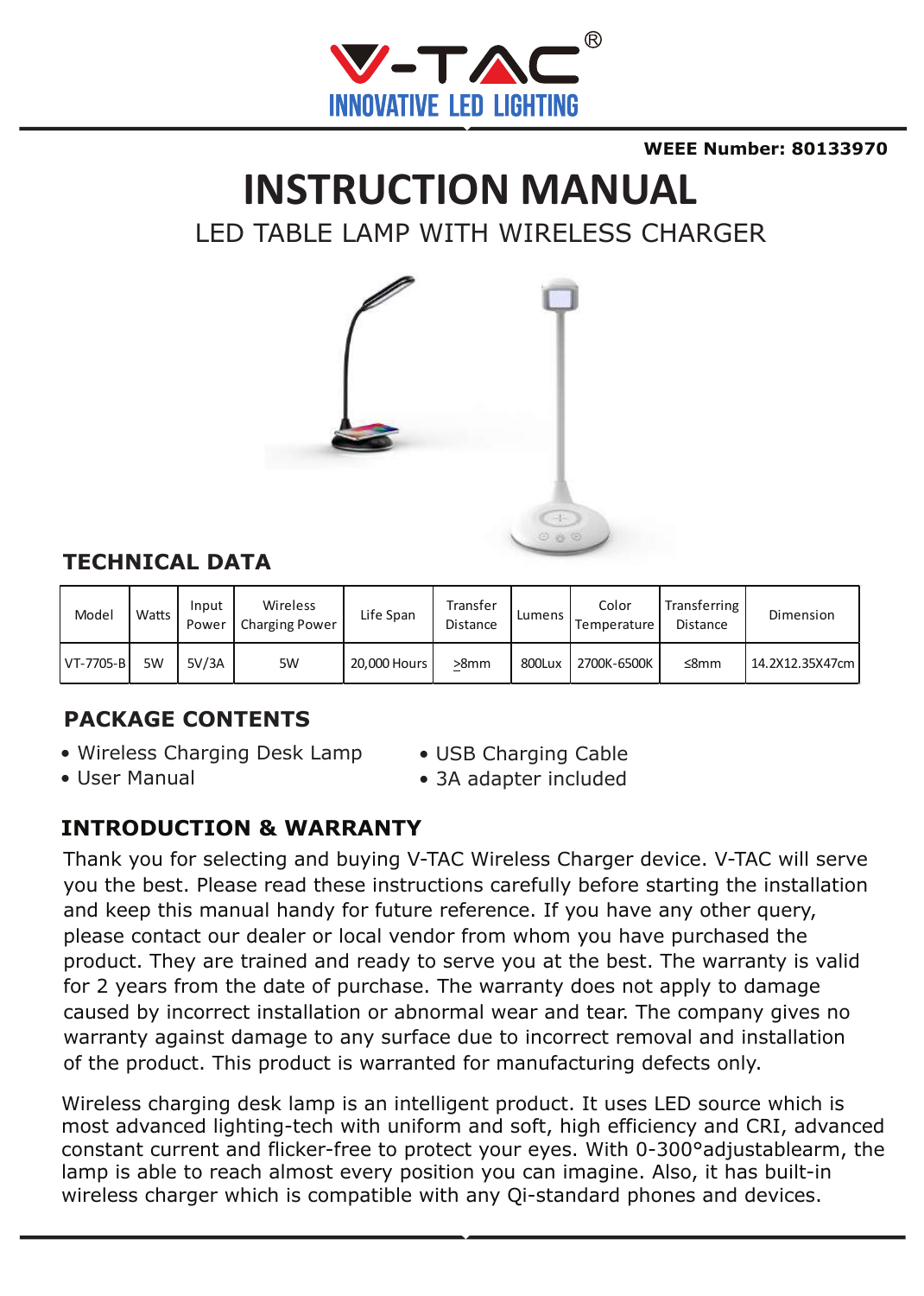#### **HOW TO USE**



• Put the micro USB port into the power input of the desk lamp

• Refer to the functions of each button in previous page (Outline) to use the lamp. Short press is required to adjust the functions except that brightness increase and decrease need long press.

• When using the wireless charging function, place phones with Qi receiver onto the wireless charging area. At this time, the wireless charging indicator turns on and flickers to indicate that wireless charging is ON. The indicator turns off after the phone is removed.



- 1. To ensure using effect, please use an DC5V/3A adaptor and good quality cable
- 2. Please keep it away from water or other liquid
- 3. Power off the lamp before it is cleaned

#### **COMMENT UTILISER**



- Mettez le port micro-USB dans l'entrée d'alimentation de la lampe de bureau
- Consultez les fonctions de chaque bouton de la page précédente (caractéristiques principales) pour utiliser la lampe. Il est nécessaire d'appuyer brièvement pour régler les fonctions sauf les cas d'augmentation et diminution de la luminosité pour lesquels il faudra appuyer longuement.

• Lorsque vous utilisez la fonction de recharge sans fil, placez les téléphones à récepteur Qi sur la zone de recharge sans fil. Alors, le voyant de recharge sans fil s'allume et commence à clignoter pour indiquer que la charge sans fil est en marche (ON). Le voyant s'éteint après que le téléphone est enlevé.

#### **NOTES**

1. Afin d'assurer l'effet souhaité, veuillez utiliser un adaptateur DC5V/3A et un câble de bonne qualité

- 2. Veuillez garder le dispositif loin d'eau ou autre liquide
- 3. Mettez hors tension la lampe avant de la nettoyer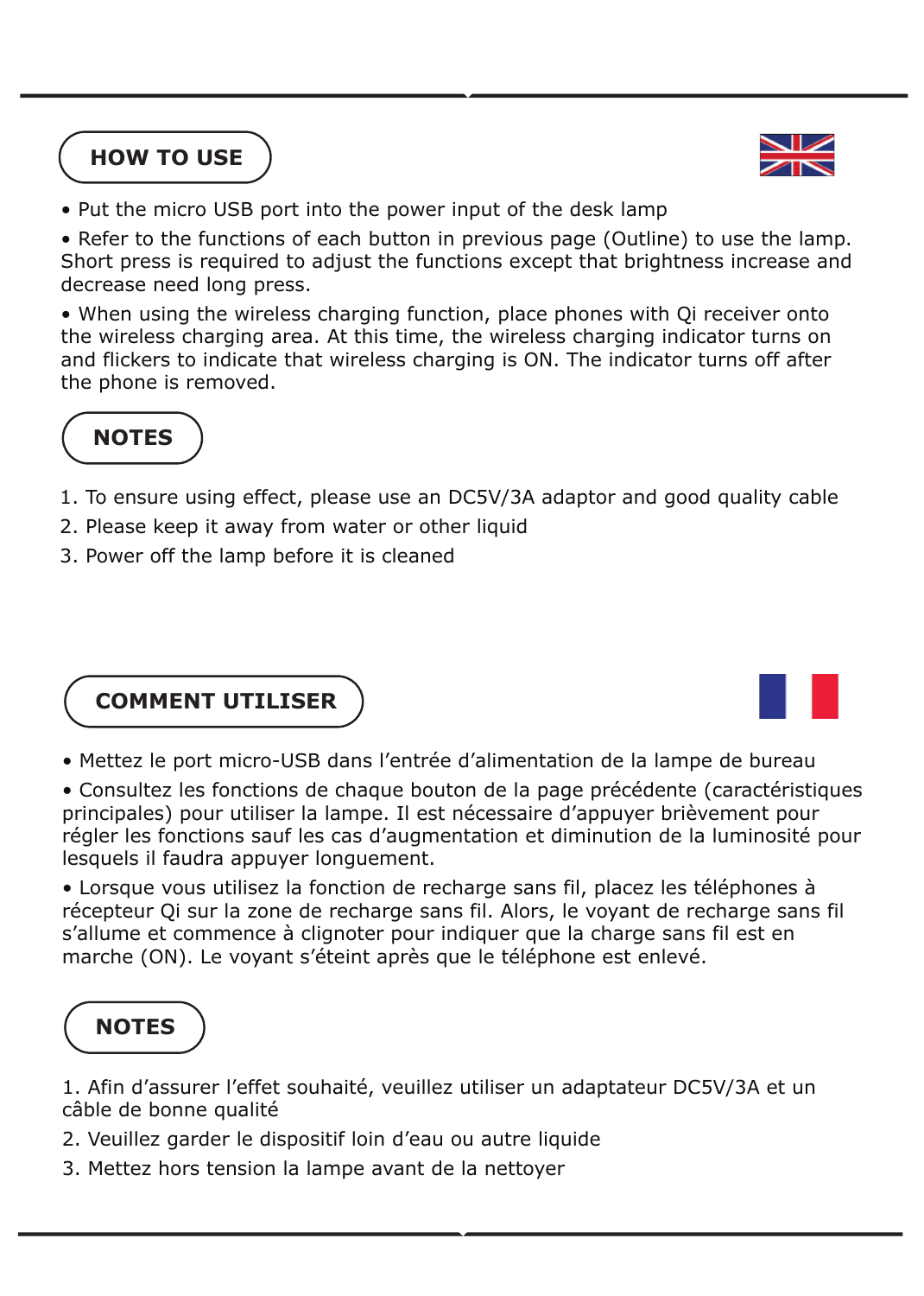#### **VERWENDUNG**



• Stecken Sie den Micro-USB-Anschluss in die Tischleuchte

• Machen Sie sich mit den Funktionen der einzelnen Lampenfunktionstasten vertraut, die auf der vorherigen Seite beschrieben wurden (Grundfunktionen). Zum Einstellen der einzelnen Funktionen Drücken Sie die Taste kurz. Wenn Sie die Helligkeit erhöhen oder verringern möchten, müssen Sie länger drücken.

• Wenn Sie die kabellose Ladefunktion verwenden, legen Sie die Qi-Mobilteile auf das Bereich für die kabellose Stromversorgung. Die Anzeige für die drahtlose Stromversorgung leuchtet auf und blinkt, um anzuzeigen, dass die drahtlose Stromversorgung eingeschaltet ist (ON). Die Anzeige erlischt, wenn das Handy entfernt wird.

## **ZUBEHÖR**

1. Um den gewünschten Effekt zu erzielen, verwenden Sie einen DC5V / 3A-Adapter und ein hochwertiges Kabel.

- 2. Halten Sie das Gerät von Wasser und anderen Flüssigkeiten fern.
- 3. Trennen Sie das Gerät vom Stromnetz, bevor Sie es reinigen.

#### **НАЧИН НА ИЗПОЛЗВАНЕ**

• Поставете микро USB порта в изхода за мрежата на настолната лампа

• Запознайте се с функциите на всеки бутон за функциониране на лампата, описани в предишната страница (Основни характеристики). За регулиране на отделните функции е необходимо кратко натискане на бутона. Когато искате увеличаване или намаляване на яркостта, трябва да натискате по-продължително.

• Когато използвате функцията за безжично зареждане, поставяйте телефоните с Qi слушалка върху областта на безжичното захранване. Тогава индикаторът на безжично захранване се включва и започва да мига, показвайки, че безжичното захранване е включено (ON). Индикаторът се изключва, когато телефонът се отстрани.

#### **ЗАБЕЛЕЖКИ**

1. За да осигурите желания ефект, използвайте адаптор DC5V/3A и висококачествен кабел.

- 2. Дръжте устройството далеч от вода и други течности.
- 3. Изключвайте устройството от мрежата, преди да го почистите.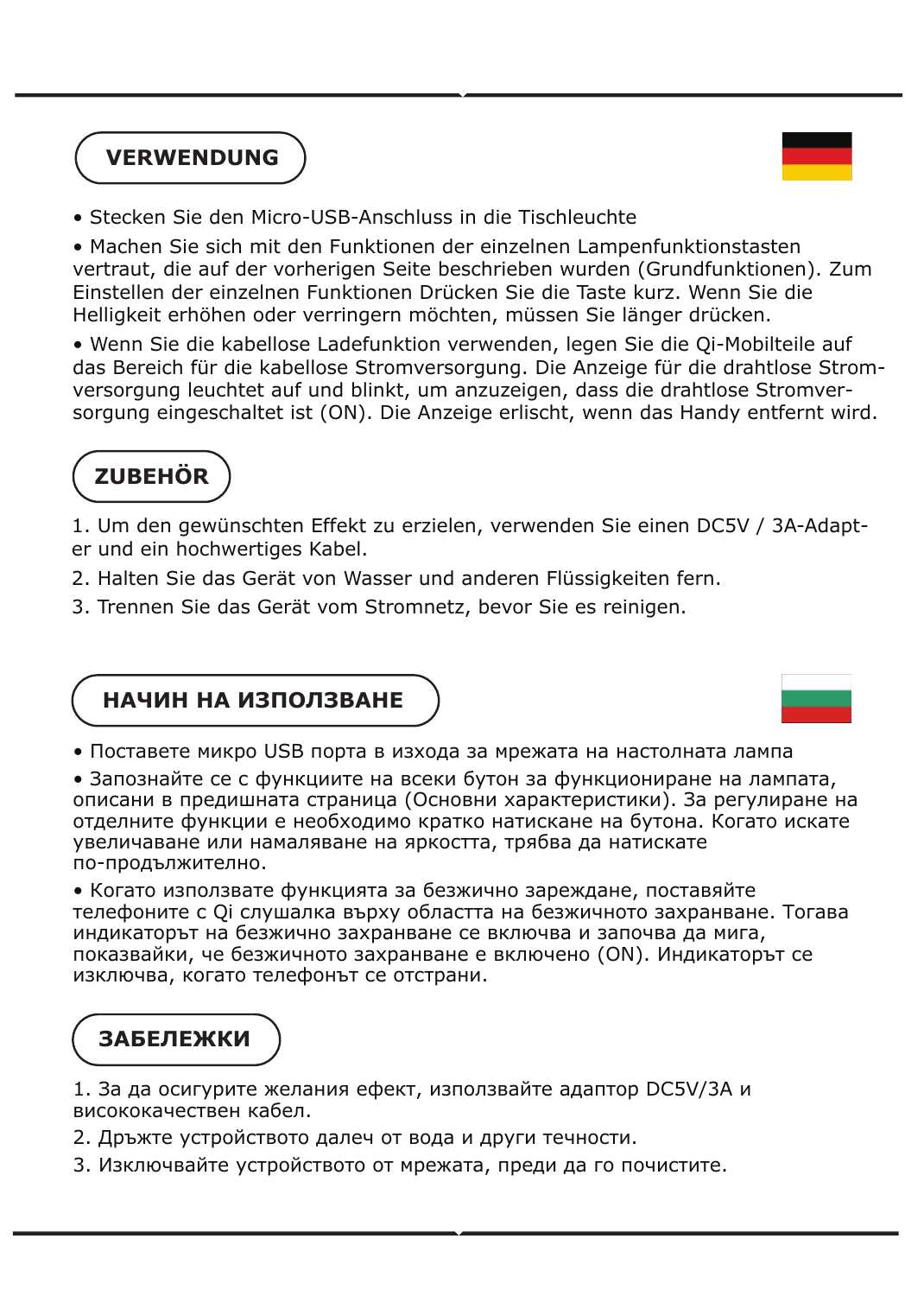### **UPUTE ZA UPORABU**



• Umetnite mikro USB priključak u izlaz za mrežu stolne svjetiljke

• Upoznajte funkcije svakog gumba za funkcioniranje svjetiljke, opisane na prethodnoj stranici (Osnovne značajke). Za podešavanje pojedinih značajki potrebno je kratko da pritisnete gumb. Kada želite povećati ili smanjiti razinu svjetlosti, morate pritiskati duže vrijeme.

• Kada koristite značajku bežičnog punjenja, postavite telefone sa Qi slušalicama na područje koja je namijenjena za bežično punjenje. Tada se indikator bežičnog punjenja uključuje i treperi, što znači, da je bežično punjenje uključeno (ON). Indikator se isključuje kad uklonite telefon.

#### **NAPOMENE**

1. Da bi se postigao željeni učinak, koristite adapter DC5V / 3A i kabel visoke kvalitete.

- 2. Držite uređaj dalje od vode i drugih tekućina.
- 3. Odspojite uređaj iz strujnog napajanja prije čišćenja.

### **USO**

• Insira a porta micro USB na saída da lâmpada de mesa

• Conheça as funções de cada botão de função da lâmpada descritas na página anterior (Principais características). Para ajustar as funções individuais, pressione o botão brevemente. Quando quiser aumentar ou diminuir o brilho, precisa pressionar por mais tempo.

• Ao usar a função de carregamento sem fio, coloque os telefones com Qi na área de energia sem fio. Em seguida, o indicador de energia sem fio, acende e pisca, indicando que a energia sem fio está ligada. O indicador desliga quando o telefone for retirado.

## **OBSERVAÇÕES**

1. Para garantir o efeito desejado, por favor use um adaptador DC5V/3A e um cabo de boa qualidade.

- 2. Por favor, mantenha o dispositivo longe de água ou outros líquidos
- 3. Desligue o item antes de limpá-lo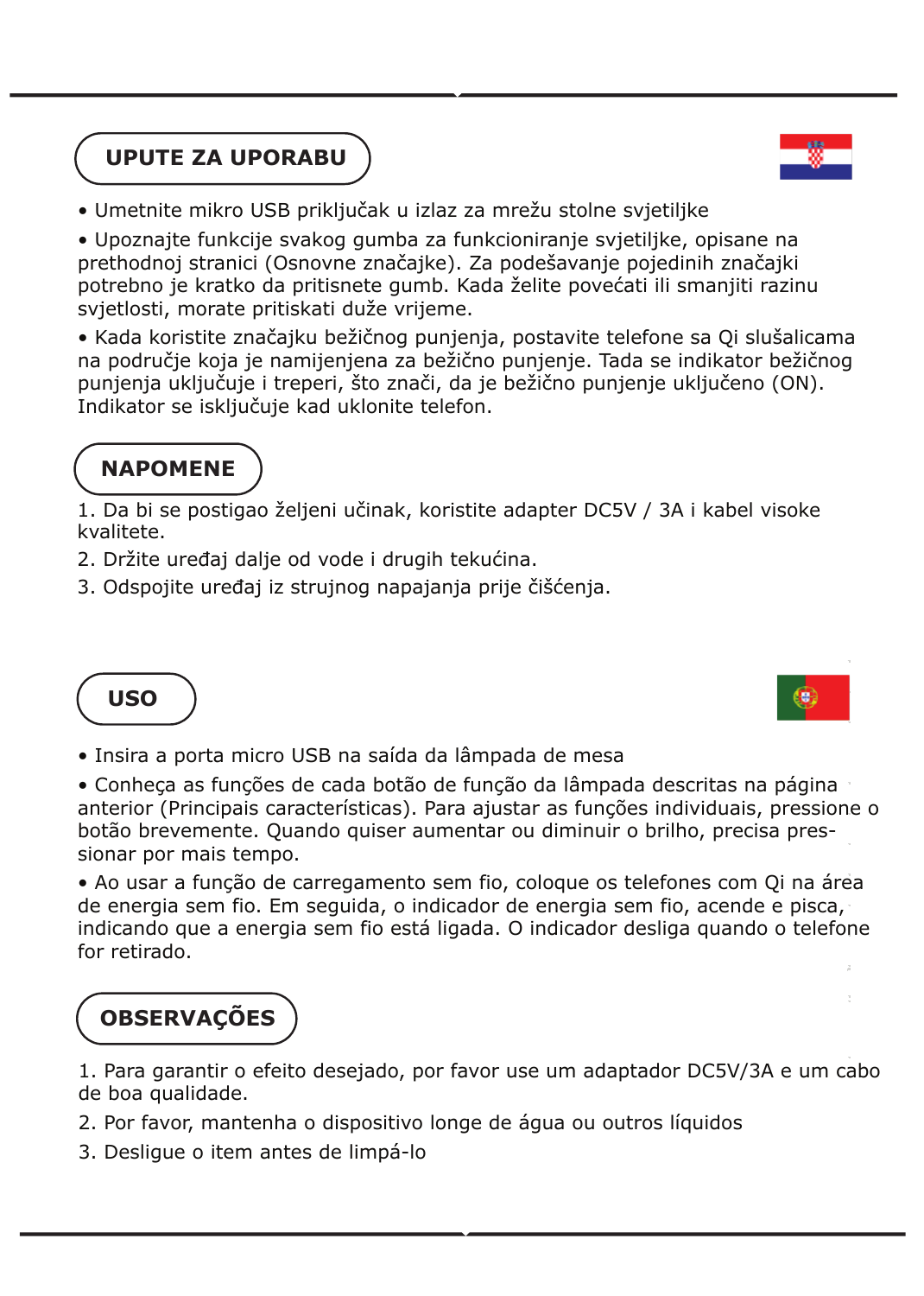### **USO**



• Coloque el puerto micro USB en la entrada de alimentación de la lámpara de escritorio

• Consulte las funciones de cada botón en la página anterior (Esquema) para usar la lámpara. Se requiere una pulsación corta para ajustar las funciones, excepto que el aumento y la disminución del brillo necesitan una pulsación larga.

• Cuando utilice la función de carga inalámbrica, coloque los teléfonos con receptor Qi en el área de carga inalámbrica. En este momento, el indicador de carga inalámbrica se enciende y parpadea para indicar que la carga inalámbrica está ENCENDI-DA. El indicador se apaga una vez que se retira el teléfono.

#### **OBSERVACIONES**

1. Para garantizar el uso efectivo, use un adaptador DC5V/3A y un cable de buena calidad

- 2. Mantenga el dispositivo alejado del agua y otros líquidos.
- 3. Desenchufe el dispositivo antes de limpiarlo.



• Helyezze a mikro USB-portot az asztali lámpa tápegységébe

• A lámpa használatához tekintse meg az előző oldalon található funkcióit (Általános jellemzők). Rövid nyomásra van szükség a funkciók beállításához, kivéve, a fényerő növeléséhez és csökkentéséhez hosszabb ideig kell nyomni.

• A vezeték nélküli töltési funkció használatakor helyezze a Qi vevővel rendelkező telefonokat a vezeték nélküli töltőterületre. Ekkor a vezeték nélküli töltésjelző bekapcsol és villog, jelezve, hogy a vezeték nélküli töltés be van kapcsolva. A kijelző a telefon eltávolítása után kialszik.

## **MEGJEGYZÉSEK**

1. A hatás biztosítása érdekében használjon DC5V / 3A adaptert és jó minőségű kábelt

- 2. Kérjük, tartsa távol víztől vagy egyéb folyadéktól
- 3. Tisztítás előtt kapcsolja ki az egységet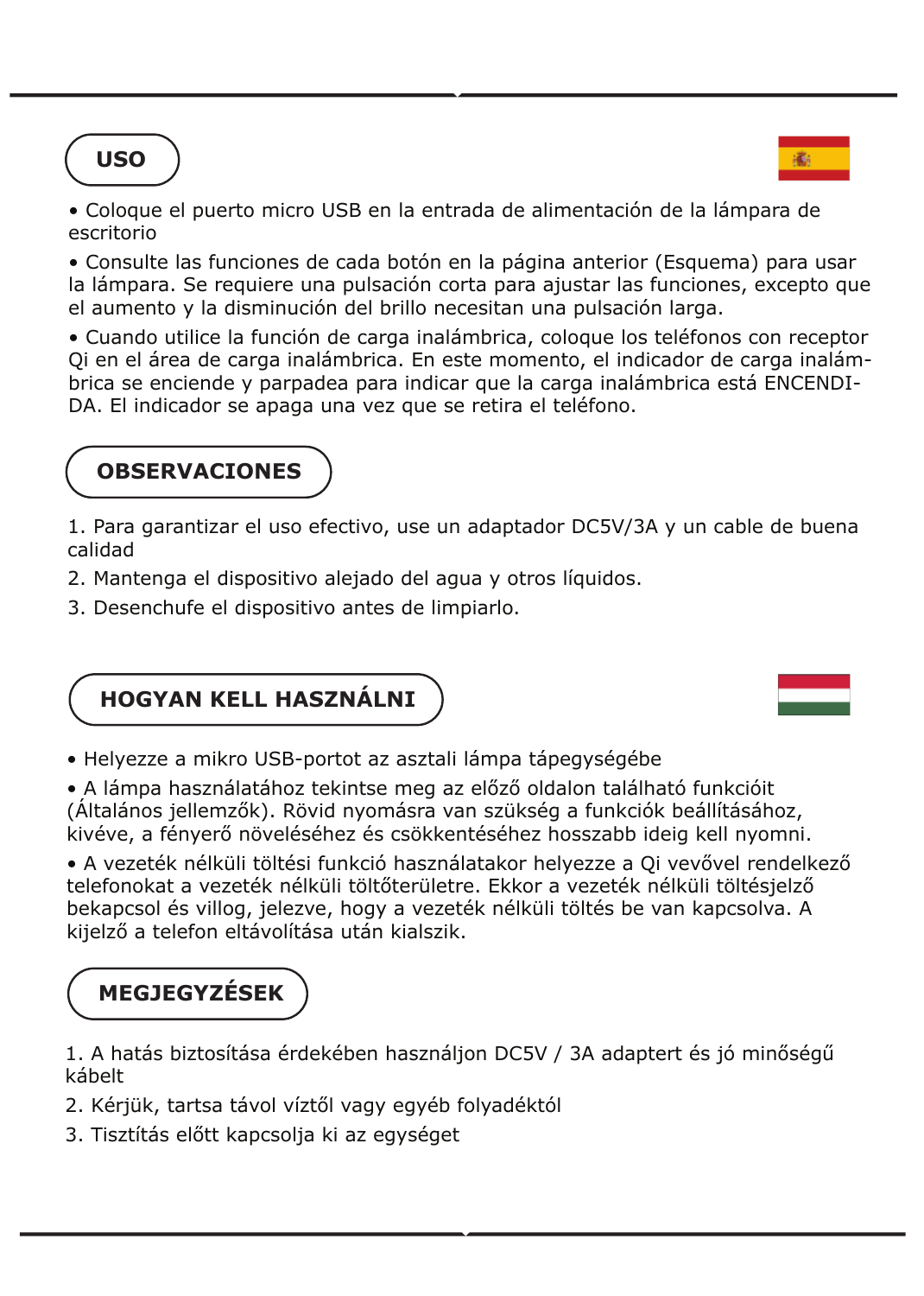### **COME UTILIZZARE**



• Inserire la porta micro USB nell'ingresso di alimentazione della lampada da tavolo

• Fare riferimento alle funzioni di ciascun tasto descritti nella pagina precedente (Caratteristiche principali) per utilizzare la lampada. È necessario premere brevemente il tasto per regolare le funzioni, ad eccezione dell'aumento e della diminuzione della luminosità che richiedono una pressione prolungata.

• Quando si utilizza la funzione di ricarica wireless, posizionare i telefoni con ricevitore Qi nell'area di ricarica wireless. A questo punto, l'indicatore di ricarica wireless si accende e lampeggia per indicare che la ricarica wireless è attiva. L'indicatore si spegne quando il telefono viene rimosso.

#### **NOTES**

1. Per garantire l'effetto desiderato, utilizzare un adattatore DC 5 V/3 A e un cavo di buona qualità.

- 2. Tenere il dispositivo lontano dall'acqua o altri liquidi.
- 3. Scollegare il dispositivo prima di pulirlo.

**ΤΡΟΠΟΣ ΧΡΗΣΗΣ**

• Τοποθετήστε τη θύρα μίκρο USB στην έξοδο για το δίκτυο της επιτραπέζιας λάμπας

• Γνωρίστε τις λειτουργίες του κάθε κουμπιού λειτουργίας της λάμπας, που περιγράφονται στην προηγούμενη σελίδα (Βασικά χαρακτηριστικά). Για να ρυθμίσετε τις μεμονωμένες λειτουργίες, πρέπει να πατήσετε σύντομα το κουμπί. Όταν θέλετε να αυξήσετε ή να μειώσετε τη φωτεινότητα, πρέπει να το πατήσετε για μεγαλύτερο χρονικό διάστημα.

• Όταν χρησιμοποιείτε τη λειτουργία ασύρματης φόρτισης, τοποθετήστε τα κινητά με ακουστικά Qi στην ζώνη ασύρματης τροφοδοσίας. Τότε η ένδειξη ασύρματης τροφοδοσίας ενεργοποιείται και αρχίσει να αναβοσβήνει, υποδεικνύοντας ότι η ασύρματη τροφοδοσία είναι ενεργοποιημένη (ON). Η ένδειξη απενεργοποιείται, όταν αφαιρεθεί το κινητό αφαιρεθεί.

## **ΠΑΡΑΤΗΡΗΣΕΙΣ**

1. Για να επιτύχετε το επιθυμητό αποτέλεσμα, χρησιμοποιήστε προσαρμογέα DC5V/3A και καλώδιο υψηλής ποιότητας.

- 2. Κρατήστε τη συσκευή μακριά από νερό και άλλες υγρές ουσίες.
- 3. Αποσυνδέστε τη συσκευή από το δίκτυο, πριν να την καθαρίσετε.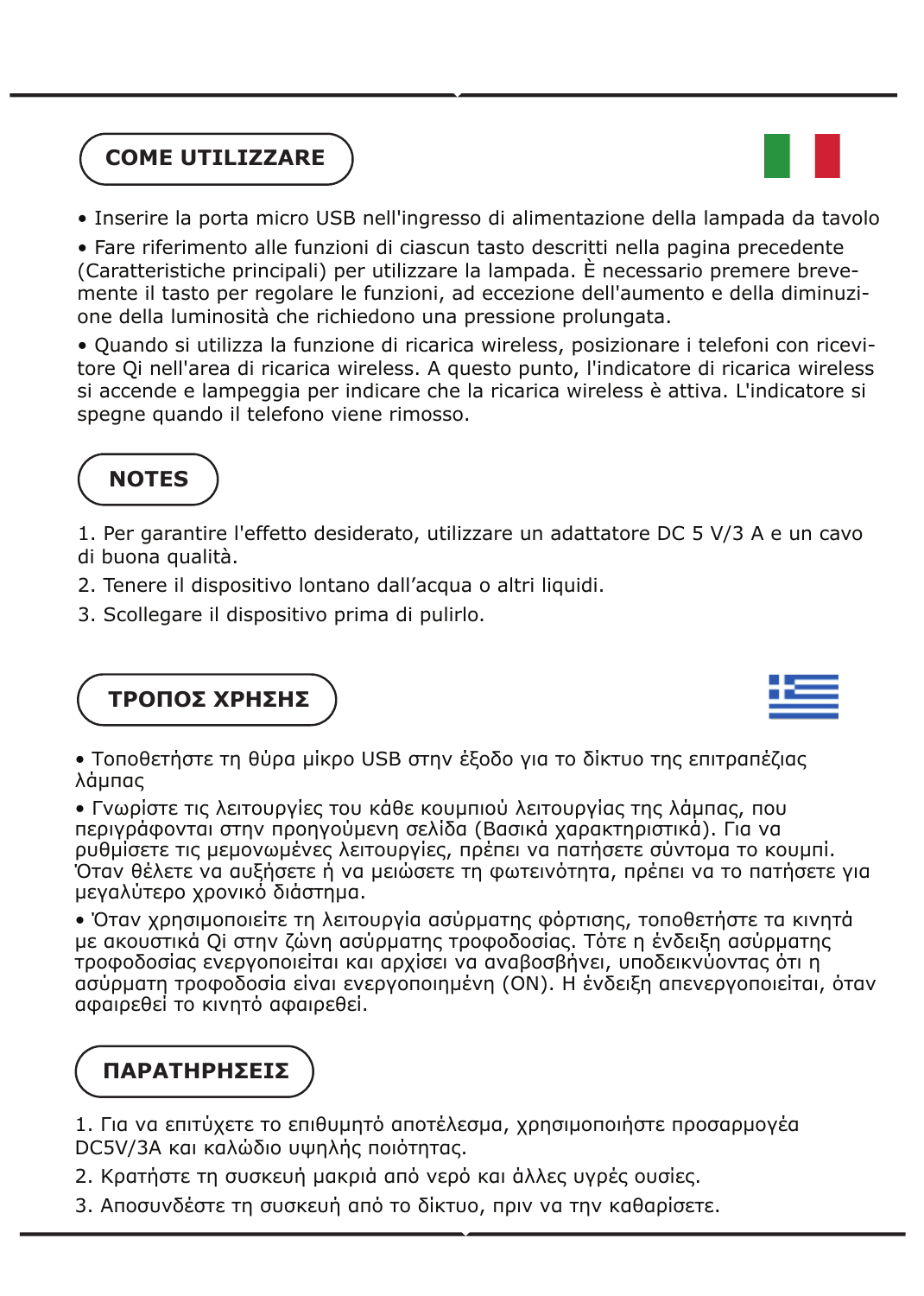



• Puneţi portul USB micro în ieşirea pentru reţea a lămpii de masă

• Examinați funcțiile fiecărui buton în parte pentru funcționarea lămpii, descrise pe pagina precedentă (Caracteristici principale). Pentru reglarea fiecărei funcţii în parte, apăsați butonul respectiv. Când doriți să reduceți sau să măriți luminozitatea, trebuie să țineți butonul apăsat mai mult timp.

• Când folosiţi funcţia de încărcare fără fir, puneţi telefoanele cu cască Qi peste zona de încărcat fără fir. Atunci indicatorul pentru încărcarea fără fir se va conecta şi va începe să clipească, indicând astfel că încărcarea fără fir este conectată (ON). Indicatorul se va deconecta când îndepărtaţi telefonul.

### **OBSERVAŢII**

- 1. Pentru obtinerea efectului dorit, folositi adaptor DC5V/3A și cablu de înaltă calitate.
- 2. Feriţi dispozitivul de apă sau de alte lichide.
- 3. Deconectați dispozitivul din rețea înainte să începeți să-l curățați.

**JAK KORZYSTAĆ** 

•Włóż port micro USB do wyjścia sieciowego lampy biurkowej

• Poznaj funkcje każdego przycisku funkcjonalnego lampy opisanego na poprzedniej stronie (Najważniejsze cechy). Aby dostosować poszczególne funkcje, naciśnij krótko odpowiedni przycisk. Jeśli chcesz zwiększyć lub zmniejszyć jasność, naciśnij dłużej.

• Podczas korzystania z funkcji bezprzewodowego ładowania umieść słuchawki Qi w obszarze zasilania bezprzewodowego. Wskaźnik zasilania bezprzewodowego włącza się i miga, wskazując, że zasilanie bezprzewodowe jest włączone (ON). Wskaźnik gaśnie, gdy telefon zostanie oddalony.

## **UWAGI**

- 1. Aby uzyskać pożądany efekt, użyj adaptera DC5V / 3A i kabla wysokiej jakości.
- 2. Trzymaj urządzenie z dala od wody i innych płynów.
- 3. Odłącz urządzenie od sieci przed czyszczeniem.